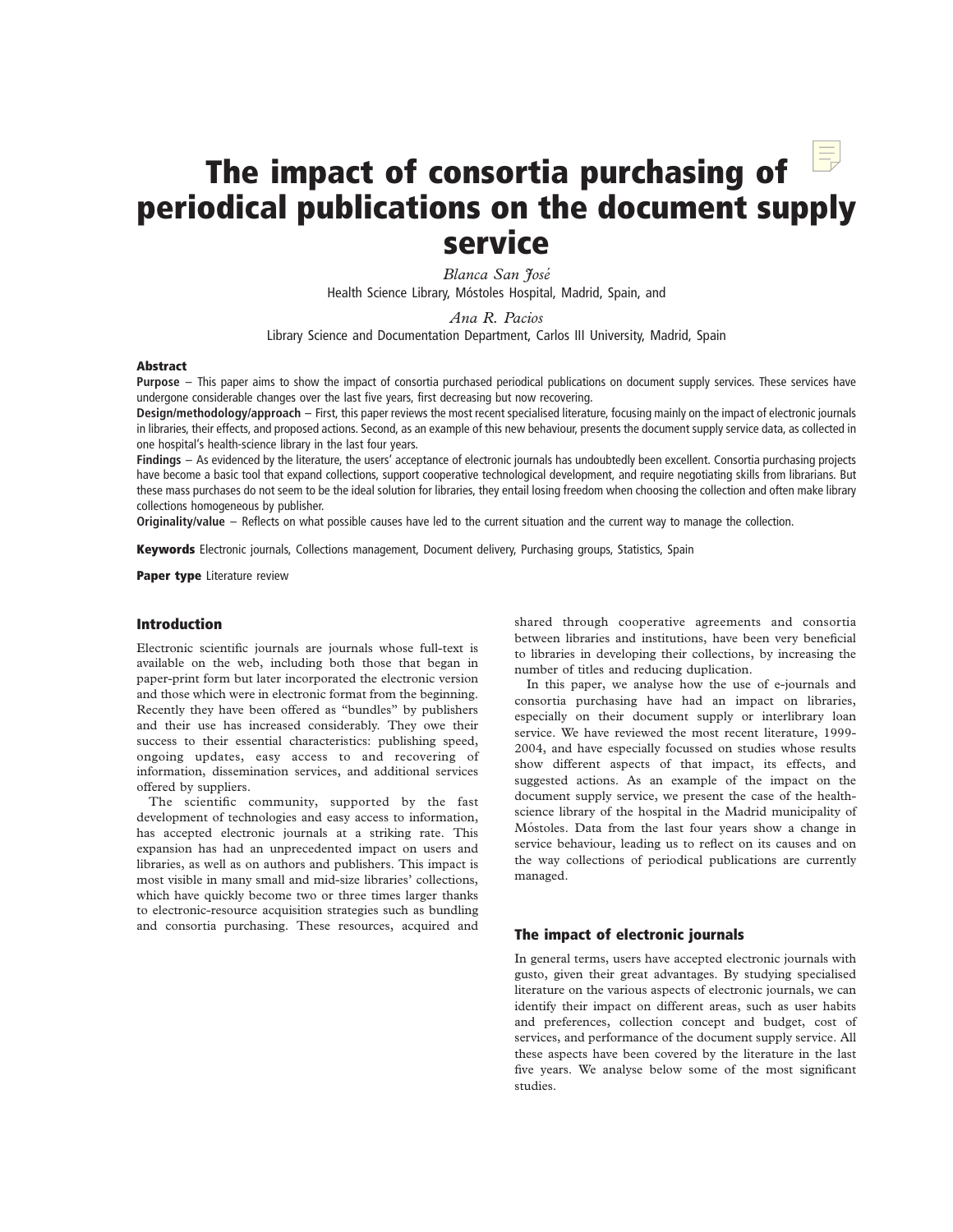#### Changes in user habits and preferences induced by the new ways to access scientific information

Although the main drawback still argued today against electronic journals is having to print them to read them, in general, users have accepted them with gusto, given their great advantages. Various works show users' preference for the electronic format, especially if they can link directly from a database, to the extent that electronic titles are used ten times more than print titles (Morse and Clintworth, 2000). This is further confirmed by another article on the use of journals in a health-science library, which concludes that the use of print journals declines if the journals are also available online; users' priority is electronic access, and they are ready to compromise on quality in favour of convenience (De Groote and Dorsch, 2000).

This acceptance is shown plainly in many studies on the use and users of electronic resources (e.g. Tenopir, 2003). A survey among 3,234 university students shows that they prefer to use the electronic format even if it is difficult to find the information and ascertain its quality (Greenstein and Healy, 2002). Another survey, about reading habits, among 15,000 scientists from all disciplines shows that they now read more articles from a wider range of journals than in the past, and they tend to let themselves be influenced by those in electronic format (Tenopir and King, 2002). The same conclusion is reached by another survey in French universities, on their document supply service and access to electronic resources, showing that the electronic format is bringing about a change in users' behaviour (Boukacem, 2003). They now access a multidisciplinary collection that widens the scope of their bibliographic research, a fact that is reflected by interdisciplinary, retrospective document requests. Furthermore, the operating data of the OhioLink consortium (made up of 79 libraries), which is developing a program called the Electronic Journal Center (EJC) with a collection of full-text journals from seven publishers (Elsevier, Academic Press, Project Muse, Kluwer, Academic, Springer-Verlag, John Wiley, and The American Physical Society), show that some of the most used journals are not among those which the libraries initially had in paper format (Nicholas et al., 2003). All expectations were exceeded in the first 17 months of operation, with 450,000 articles downloaded, of which 50 per cent were not from journals in the original collections of the institutions. The same survey, evaluating the data presented by Emerald, shows great platform activity, "... 208 people using the system per hour. They made an average of 3,077 requests of which 475 were article request". The most frequent visitors are the subscribers, who use the platform differently from non-subscribers. Subscribers view more articles, more journals and more subjects. As a monthly average, subscribers see 46 journals and request 93 articles; non-subscribers, five journals, 12 articles.

Users now access a wide range of journals that were not included in the library's core paper-based collection. This is causing concern to librarians, who wonder whether their former acquisitions policy was correct. But, as Ball (2004) suggests, one must be cautious with such pieces of evidence, because they cannot be matched against previous data and because users prefer easy and free access to full-text rather than material offering just bibliographic information and abstracts.

As a consequence of the above habits, there could be other repercussions such as the journals' impact factor and citation index. A survey on what motivates researchers to publish in a given journal, Neely (1999) shows that the criteria used by authors are, in order of importance:

- (1) journal reputation;
- (2) impact factor;
- (3) international spread; and
- (4) journal coverage indexed in databases.

It also shows that science and technology authors are more interested than their humanities counterparts in having an electronic version of the journal, and in the publishing speed it allows. Guédon (2001) warns about the risk of consortia purchasing journals, as it may influence the citation index and impact factors of the magazines that make up the bundles. This creates a vicious circle, where the journals included in these agreements have a higher impact factor because they are easily accessible.

Finally, with respect to future trends, a report on the use and management of electronic resources by Spanish information centres, carried out by Swets Information Services in 2004 (SWETS, SEDIC, El Profesional de la información, 2004), notes the wide acceptance of electronic resources, which are today considered as an "essential", "indispensable", "useful", or "necessary" tool by over 90 per cent of those polled. Similarly, 74 per cent of them think that electronic resources will eventually cover information needs better than paper subscriptions.

#### Changes in the concept of collection and in its management-related functions

The concept of the collection has been modified in response to recent changes, for example the internet has rendered the physical location of a document irrelevant. The electronic world attributes confidence of access to documents rather than knowledge of its actual location (Baldwin, 2000). Information no longer needs to be physically in the libraries, but libraries must have the appropriate technology and infrastructure to ensure access. Collection development includes all library materials, whatever their format. All these materials used to be physical objects, but libraries now acquire not just products, but also information services (which include the product). For these services to operate, a number of basic requirements are needed; electronic journals are both a product and a service with an economic value in society.

The expression "collection development", which has more of a local connotation, has been displaced by "collection management". The latter, whose meaning is much wider, focuses on remote access and therefore includes among its essential activities: developing systems and new technologies, compiling different formats, coordinating and cooperating with institutions, developing cooperative policies, evaluating and planning (Taladriz, 2004). Some basic functions linked to collection development, such as material selection and acquisition, have been significantly modified. Libraries are losing their role as information selectors and organisers, in favour of the information suppliers. For example, selecting journal titles, which used to be done by librarians, is now often done by publishers or subscription agents. For librarians, this means that, before making decisions about potential subscriptions, they have to analyse products in order to assess the relevance of their contents in relation to their price (Guijarro, 2000). Since librarians began to acquire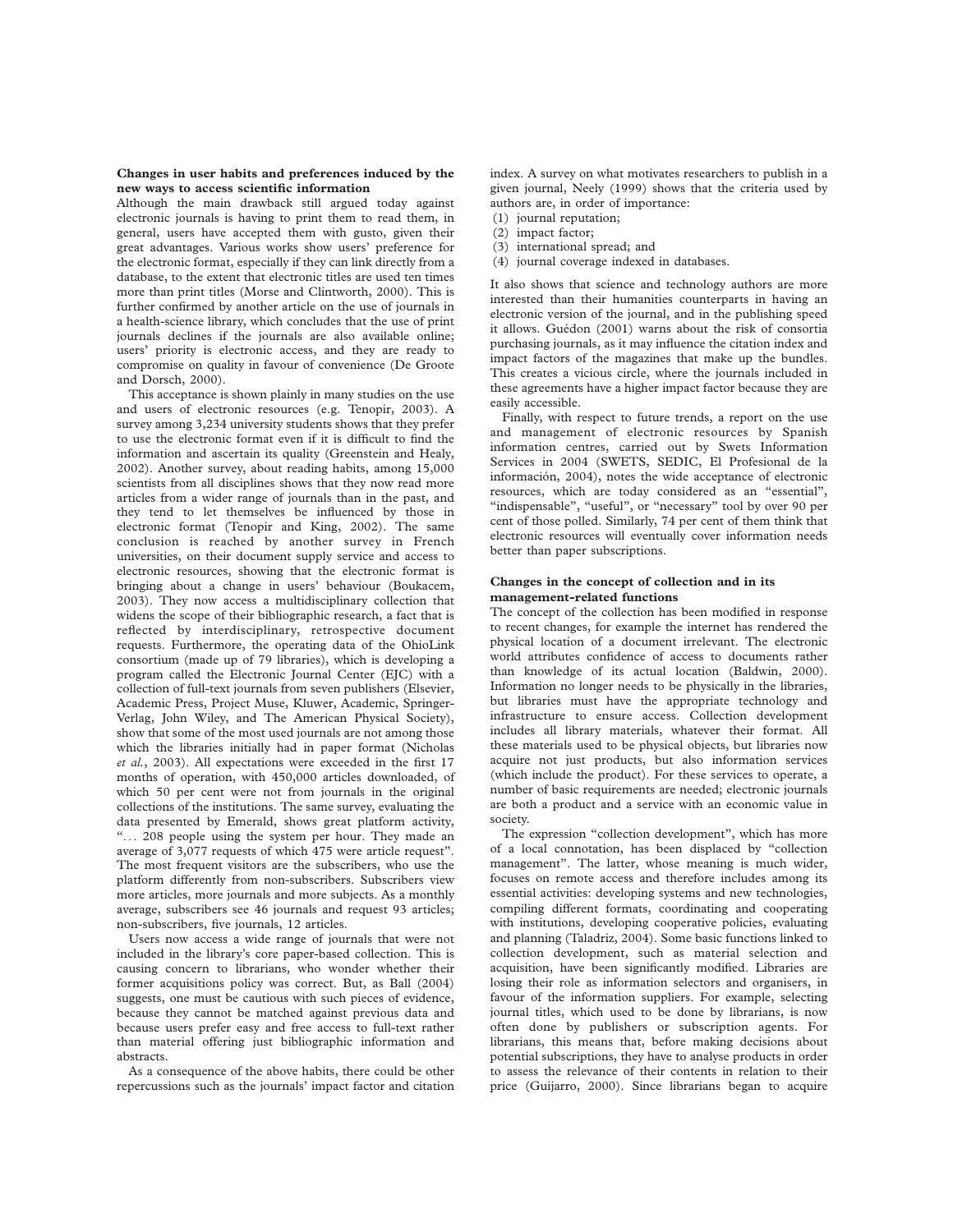electronic information services, material selection decisions have become complex. Licence agreements, which establish a contractual obligation, are much more restrictive than copyright law. Licences become a very important factor to consider before purchasing, as the purchaser needs to know what control there is over the product they are purchasing. As a consequence, negotiating access licences with STM publishers and distributors is becoming one of the most important collection-management activities. One proof of this is the demand for and participation of collection-management librarians in training courses on "negotiating techniques" given as part of the training activities organised by consortia for their library staff. Another proof is the publishing, by the International Coalition of Library Consortia (ICOLC, 2004), of the document "Statement of current perspectives and preferred practices for the selection and purchase of electronic information", aimed at guiding libraries and library consortia in their relations with information suppliers.

The change from acquiring products to acquiring services also affects the functions that focus on conservation. With paper format, the library always kept the product physically and, thus, property rights over them were inalienable. With the electronic format, however, it is no longer the product that is bought, but a licence for a given period of time to access some content, and most licences do not necessarily offer archival rights. Moreover, the contents of those products for which the rights are bought can change, as publishers may purchase, sell, or transfer products. Even more, the licenses may restrict access to a specific segment of users. Licences are governed by contract law and not by copyright law. If a licence prohibits a library to print articles from an electronic database, the library cannot claim that right even if permitted by the laws of its own country.

There have been many theories and projects in the history of cooperative collection development, especially since the 1970s, but few achievements. Now there are also new concepts, such as "consortia purchasing" and "electronic collections". These expressions have become attached to the new concept of collection, as many libraries now purchase, on their own, only part of the information they need, and consortia purchase the rest. For those publishers that have created attractive mechanisms to make it feasible, joint purchasing has meant a market stabilisation and an instrument of expansion. For small libraries that belong to a consortium, joint purchasing means having access to titles they could have never had available for their users, as well as obtaining more services or at a better price.

Budget changes for collections of periodic publications Traditionally, libraries subscribed to periodicals through intermediaries. However, purchasing through library consortia has become general practice in the last ten years. It consists of a "mass purchase of information", which Frazier (2001) called a "big deal". The author warned of the dangers of subscribing to all of a publisher's titles, and therefore to journals that nobody would select and that probably nobody would use or would hardly use, as well as making libraries more dependent on publishers. In addition committed expense would then increase considerably, thus reducing a library's flexibility and the possibility of allocating part of its budget to purchase titles from small publishers which would cover the information needs of some user groups (Gallart, 2003).

The "big deal" appeared as a solution to the "serials crisis", which is characterised by large price increases and a reduced market with little real competition. It was initiated by the Ohio Link and Academic Press consortia, and later joined by others such as Elsevier Science, Blackwell, and Emerald (Nicholas et al., 2003). The "big deal", as an agreement between libraries and publishers, seemed to benefit everyone: publishers, authors, libraries, and users. However, some surveys carried out to evaluate this type of deals show that they have been very controversial because of the different interests involved. For example, in the University of Cleveland, access to electronic-journal bundles has proved to be a great success; however, it has forced budget changes (Thornton, 2000). Its budget used to be split among the university departments, which themselves selected what they wanted to buy and were free to cancel or add subscriptions. Now many can no longer cancel titles and consequently cannot buy new materials. Thus, the "big deal" has long-term effects on the purchasing budget, significantly increasing the purchase of certain, but not all, journals and decreasing the purchase of books (Anglada and Comellas, 2002). To this, one must add the big threat that losing the freedom to choose the collection represents, as the power of some electronicformat publishers grows; thus, the need to minimise this danger by using alternative methods and new economic models.

The goal of consortia purchasing is to be more effective, saving money on some resources to use it on others, but many ARL-member libraries have begun to re-examine the effectiveness of the "big deal". A survey among ARL members shows that 40 per cent of those polled were planning to cancel or reconsider these purchasing bundles (Jackson, 2004a). In Spain, however, statistics published on a paper on consortia purchases of electronic journals by the Consortium of University Libraries of Catalonia suggest benefits that are explained by the intensive use of titles that did not previously exist on paper subscriptions (Urbano et al., 2004).

#### Changes in the cost structure of library services

Electronic collections have changed the cost structure of library services. Although electronic publications reduce some variable costs of their paper-format counterparts, such as ordering, cataloguing, binding, storing, and shelving costs, they incur new ones, such as computer-terminal, electronicstoring, and user-training costs (Ramos, 2003). This situation was disclosed by a University of Drexel survey that evaluated the impact on its employees, spaces, equipments, etc., of shifting its journals to electronic format (Montgomery and Sparks, 2000). The library increased from 953 paper subscriptions to 4,951 in electronic format and a reduction in the need for space, but an increase in equipment cost (acquisition and maintenance of hardware and software) and staff cost. In the circulation, reservation, and technicalprocessing services, staff was reduced in shelving, maintenance, cataloguing, recalling, and binding, but other services, such as information, administration, and management, needed more staff to negotiate, manage, and make decisions (with electronic journals, the selection process becomes more complicated because of having to negotiate licences).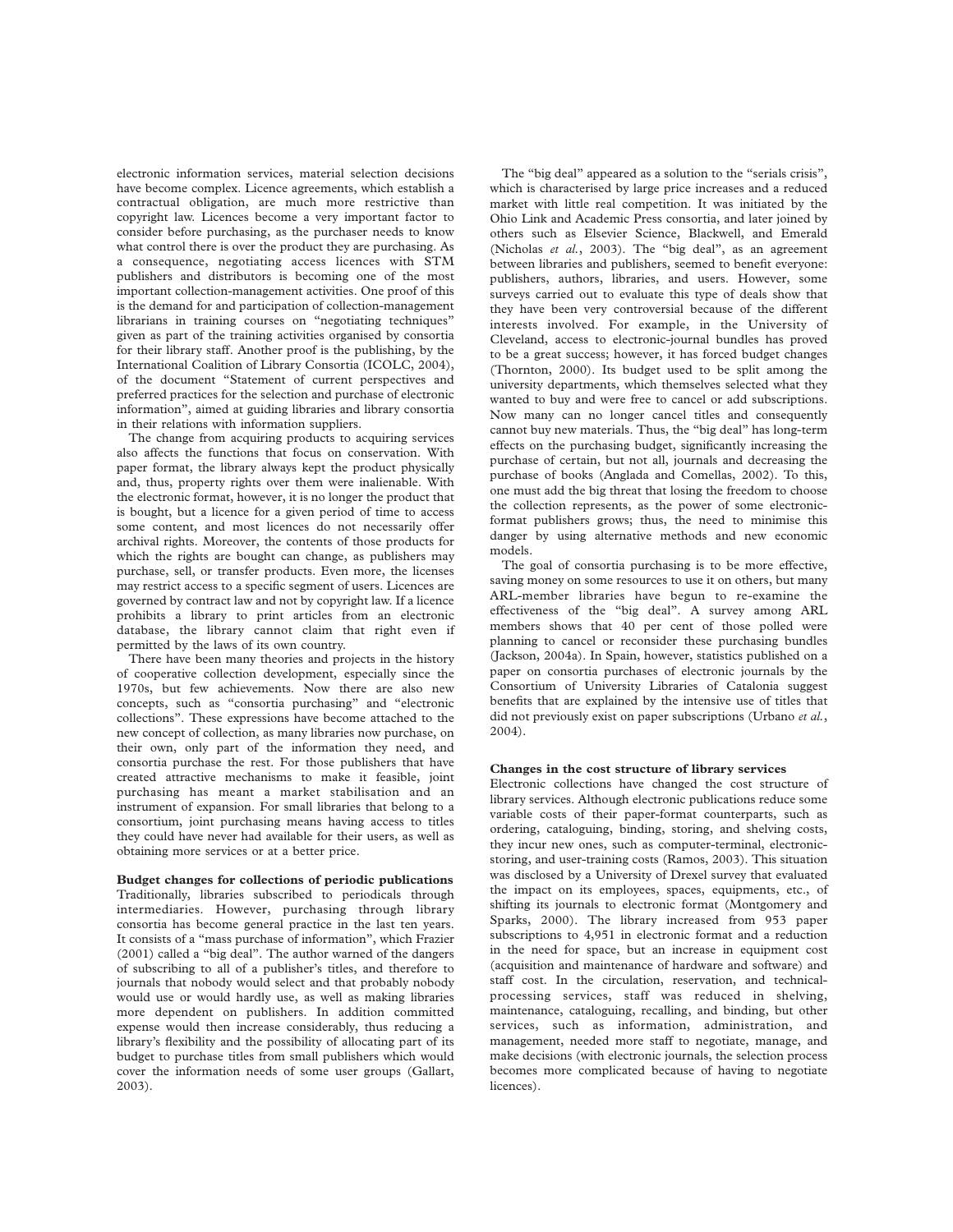#### Changes in the behaviour of interlibrary loan and document supply services

Interlibrary loan has proved to be one of the outstanding examples of library cooperation and of the main impacts of consortia on collections. Interlibrary loan agreements based on joint catalogues turn a group of libraries into "one" library (Anglada, 2003).

The remote document supply service (RDS), understood as an up-to-date version of the former interlibrary loan service (Line, 2003) aims to obtain and supply copies of documents; it is organised by the library itself to satisfy the needs of both its internal users and those of other libraries that request copies from its stock.

According to Genoni and Jones (2004), RDS owes its success to being a simple concept based on three key elements: library ownership, catalogue accessibility, and a mechanism by which the system works. For these authors, libraries have tried to improve each of these elements, especially by incorporating both IT and consortia agreements. However, they say that the effort to build a cooperative collection among libraries has been reduced. This is possibly due to the excessive interest and time they have devoted to creating consortia that would allow them to improve their position with the large distributors and thus obtain some advantages. And it may also be due to the efforts made to provide the library with the technology needed to allow users access to the information "anytime, anywhere".

The increase in the volume of electronic journals in libraries produced by bundle subscriptions with large publishers or aggregators has given rise to different viewpoints about their impact on the RDS service. One opinion is that publishers support the high costs of their bundles of journals because of the potential RDS savings. It should be easy to calculate the RDS's cost savings due to all the full-text articles that were not available before and are now downloaded by the users, but undoubtedly many of them would not be used if they were not automatically available.

The University of Glasgow has increased from 367 journal subscriptions in 1997 to 5,526 in 2002, without duplicating formats and with 65 per cent in electronic format. Kidd (2003) carried out a survey to calculate actual RDS cost savings caused by subscribing to bundles of electronic journals and increasing the volume of titles from a given publisher. For this purpose, he evaluated users' requests for titles of the publishing house Elsevier that were placed through the RDS. It compared the requests for Elsevier journals placed one year before access to them in electronic format was possible with the requests placed after such access became available. The data show a drop of 77.8 per cent in the number of articles requested from that publisher, representing cost savings of some  $\text{\textsterling}14,000$  per year. Besides showing a reduction in the RDS requests, the number varied from one faculty to another; while it increased in the arts faculties, it decreased in clinical medicine faculties by 30 per cent in the last four years; 37 per cent of the use of electronic journals was for clinical medicine journals.

The University of Nevada also carried out a survey in 2004 to learn the impact of the use of electronic journals (Yue and Syring, 2004). It proved that the use of journals from an Elsevier bundle representing 40 per cent of the collection increased by 46 per cent when compared with the requests for articles from the same journal placed through the RDS service  $in 1000$ 

There is further evidence that RDS has decreased as a result of the introduction of electronic journal bundles. For example, French university libraries have experienced a 6.3 per cent drop in RDS between 1999 and 2001. Spanish university libraries also experienced a 17 per cent drop between 2000 and 2003, and the British Library's (2000, 2001, 2002) statistics show that the number of articles supplied to remote users dropped by 18 per cent in three years (2000-2002). But recent data show that, despite massive purchasing of electronic journals, after that initial drop, RDS does not disappear as was initially thought, but actually increases. A survey to evaluate the interlibrary loan and document supply services carried out in 2004 among 72 libraries, members of the Association of Research Libraries (ARL), reveals that interlibrary loans (supplies and requests) continue to increase despite the growth of electronic journals and electronic resources (Jackson, 2004b). This situation surprises researchers, as many published papers anticipated a drop in RDS due to the impact of the electronic format. In Jackson's opinion, the reason why users are asking for more RDS despite having more electronic journals is that they find many published bibliographic references through Google or other search engines, or in online databases. Another reason, she believes, is the speed with which copies are obtained in the electronic world, which satisfies the user, who then uses the service much more. Her final conclusion is that the RDS's increase in the number of requests may be the result of those requests being redirected to other libraries or suppliers.

Our literature review shows that consortia purchasing of e-journals has had a notable impact on both user habits and library management, especially collections. It has brought about changes in library tasks and in the behaviour of some services, such as RDS. An example of the significant changes in the activity on this service can be seen through the data collected from the Móstoles hospital, that are discussed below.

## The health-science library at the Móstoles hospital

The mission of the health-science library at the Móstoles hospital is to provide the centre's staff with the information they require to carry out their medical care, teaching, and research tasks. Currently, the hospital has 362 beds and 1,518 workers, 105 of which are intern doctors. The core of its bibliographic fund is the health-science periodic publications, which went from 231 paper-subscription titles in 2001 to 1,169 subscriptions in 2004 (145 on paper, and 1,024 in electronic format, unduplicated). This increase in the number of titles is due to the change in format and to consortia purchasing with the Madrid Commission of Health-Science Libraries, which has produced the electronic fund of the Lain Entralgo virtual library. During 2003 and 2004, bundles of journals were purchased via consortia with aggregators such as OVID and Proquest Medical Library, and with publishers, such as Elsevier (Science Direct) and Wiley. Users have adapted very well to using the electronic format, due to its easy access and the added-value services it provides. To optimise the use of the electronic journals and promote their products, access platforms have created new services, such as search engines, bibliographic links, related articles, alerts, etc. For example, Science Direct's platform allows access to the bibliographic reference, with an option to the full-text subject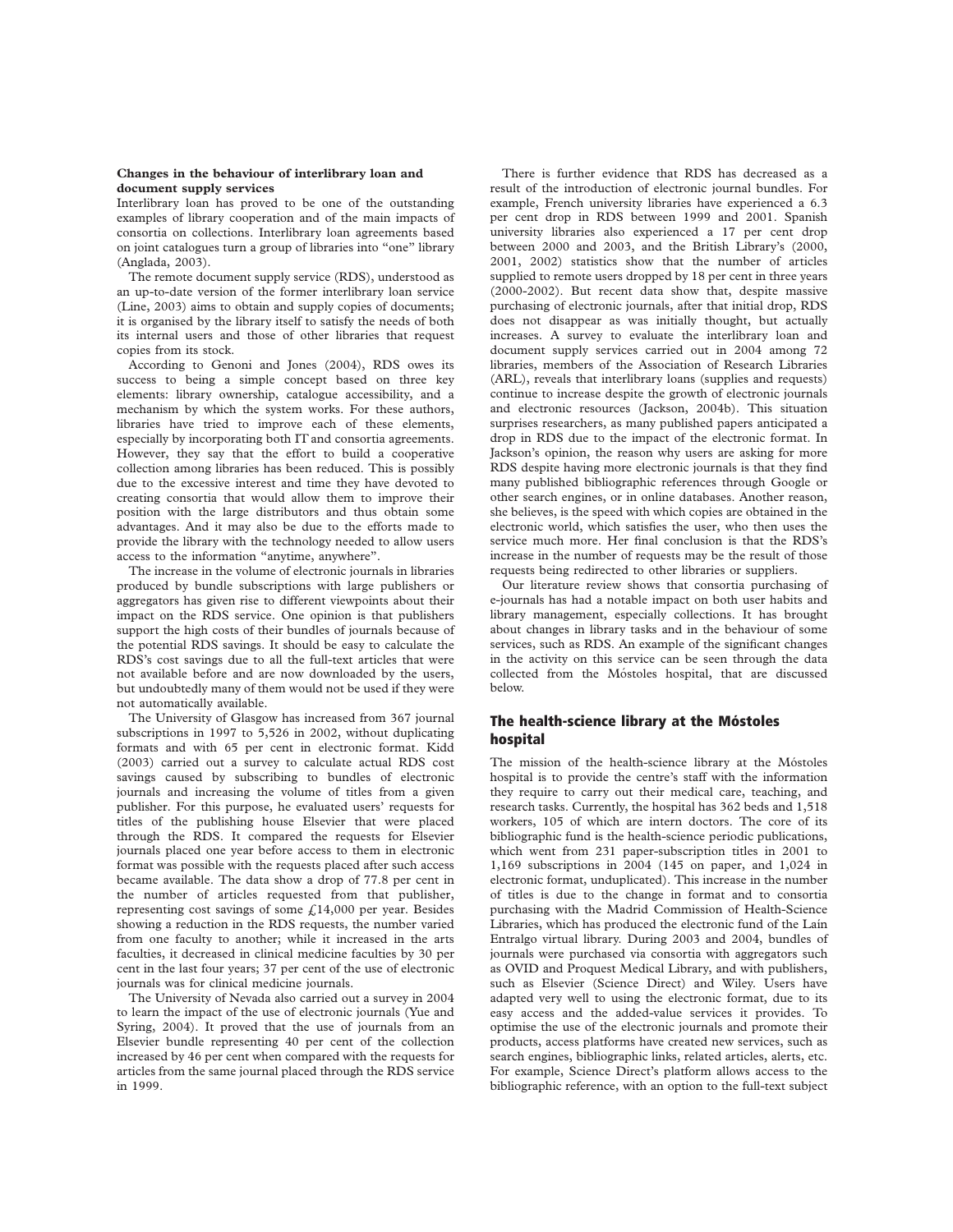to prepayment, of old journals, called "backfiles", among which we can find *The Lancet*, the famous clinical medicine journal published since October 1823. For these reasons, users give priority to the information they find in full-text electronic format and demand more electronic journal titles; they also show an interest in cancelling their current subscriptions in paper format in favour of the electronic format.

The Móstoles hospital library applies 95 per cent of its annual acquisition budget to renew the subscriptions to its journals. Currently, the budget to buy their core collection of journals is in two parts: one, for consortia purchasing; the other, to buy individually and in paper format, the core titles of the collection that are not included in the former. In 2004, individual paper subscriptions continued for 145 titles, as there were not enough economic or technical resources to buy them in electronic format and maintain the purchased electronic collection. Table I shows data about this evolution. The budget to purchase titles in electronic format via consortia increases every year, leaving little possibility for the library to then buy on its own new books and journals required by its users. Consortia purchasing generates a large number of titles, but many of them are not in the library's core collection and, therefore, the library must acquire titles separately in paper format. In addition, consortia purchases keep increasing, and therefore there is less money left for a library to buy separately. So far, consortia purchasing agreements work with publishers or aggregators that offer a given collection but often do not allow acquiring at a reasonable price certain titles whose subscriptions are basic and necessary for both libraries and individual users; for example, subscription to the New England Journal of Medicine.

Since 2001, the library has carried out a collection development project, aimed at optimising the centre's core collection of journals and facilitating the development of collections in the consortium. For that purpose, it implemented a programme to evaluate the collection, and it established acquisition procedures and guidelines for the integration and adaptation of the new technical resources and format. In the last three years, it has evaluated its basic journal collection by issues, both qualitatively and quantitatively. Some users have been pleasantly surprised by the increase in the number of titles included in the consortia electronic subscription and that are not part of the core collection. Others, from different specialities, have been upset by the low number of electronic-format subscriptions and the continuity of others in paper format, as well as not being able to change the titles that were consortia purchased. The increase in the number of titles is due to bundle purchases, and it is the publisher or the aggregator that includes them in the "bundles". Currently, collection development is subject to the decisions of publishers and the consortium, rather than those of users and librarians. Publishers have the power in

Table I Evolution of journal subscriptions at the Móstoles (Madrid) hospital library

| Journal subscriptions    | 2001 | 2002 | 2003  | 2004  |
|--------------------------|------|------|-------|-------|
| Paper format             | 231  | 150  | 131   | 145   |
| <b>Electronic format</b> | 0    | 245  | 892   | 1.024 |
| <b>Total</b>             | 231  | 395  | 1.023 | 1.169 |

negotiations, as they provide the products and set the prices, and also create a potential market for their products, by providing easy access to their content.

With the existing growth in both production and consumption of information, RDS is one of the most important services provided by libraries. A pilot test was initiated in 2004 to implement free-of-charge RDS in all but two of the libraries belonging to the Madrid Commission of Health-Science Libraries. Since its implementation, the number of requests has grown significantly. Table II shows the increase in RDS supplies and requests during the last four years.

The increase in the journal titles has run parallel to the increase in the number of requests. As shown in Figure 1, the increase in the number of journals does not entail a decrease of the RDS, either in our library or in other libraries that request copies from us.

## Conclusion

As evidenced by the literature and also by the example of this small library, users' acceptance of electronic journals has undoubtedly been excellent. Consortia purchasing projects have become a basic tool that expand collections, support cooperative technological development, and require negotiating skills from librarians. But these mass purchases do not seem to be the ideal solution for libraries; they entail losing freedom when choosing the collection, and often make library collections homogeneous by publisher.

When electronic journals started to be acquired through consortia purchases, the first data showed a drop in the volume of RDS. Thus, it was believed that users, given the large number of journals to which they had access, would greatly reduce their requirements for RDS. After the impact caused by the use of electronic formats and linked services settled down, the RDS volumes levelled out. Shortly afterwards, the first data yielded by some surveys carried out in an English-speaking environment show that RDS has

Table II Number of managed requests handled by the document supply service of the Móstoles (Madrid) hospital library

| <b>Managed requests</b> | 2001  | 2002 | 2003  | 2004  |
|-------------------------|-------|------|-------|-------|
| Supply                  | 670   | 486  | 674   | 1.143 |
| <b>Requests</b>         | 638   | 512  | 641   | 737   |
| <b>Total</b>            | 1.308 | 998  | 1.315 | 2.180 |



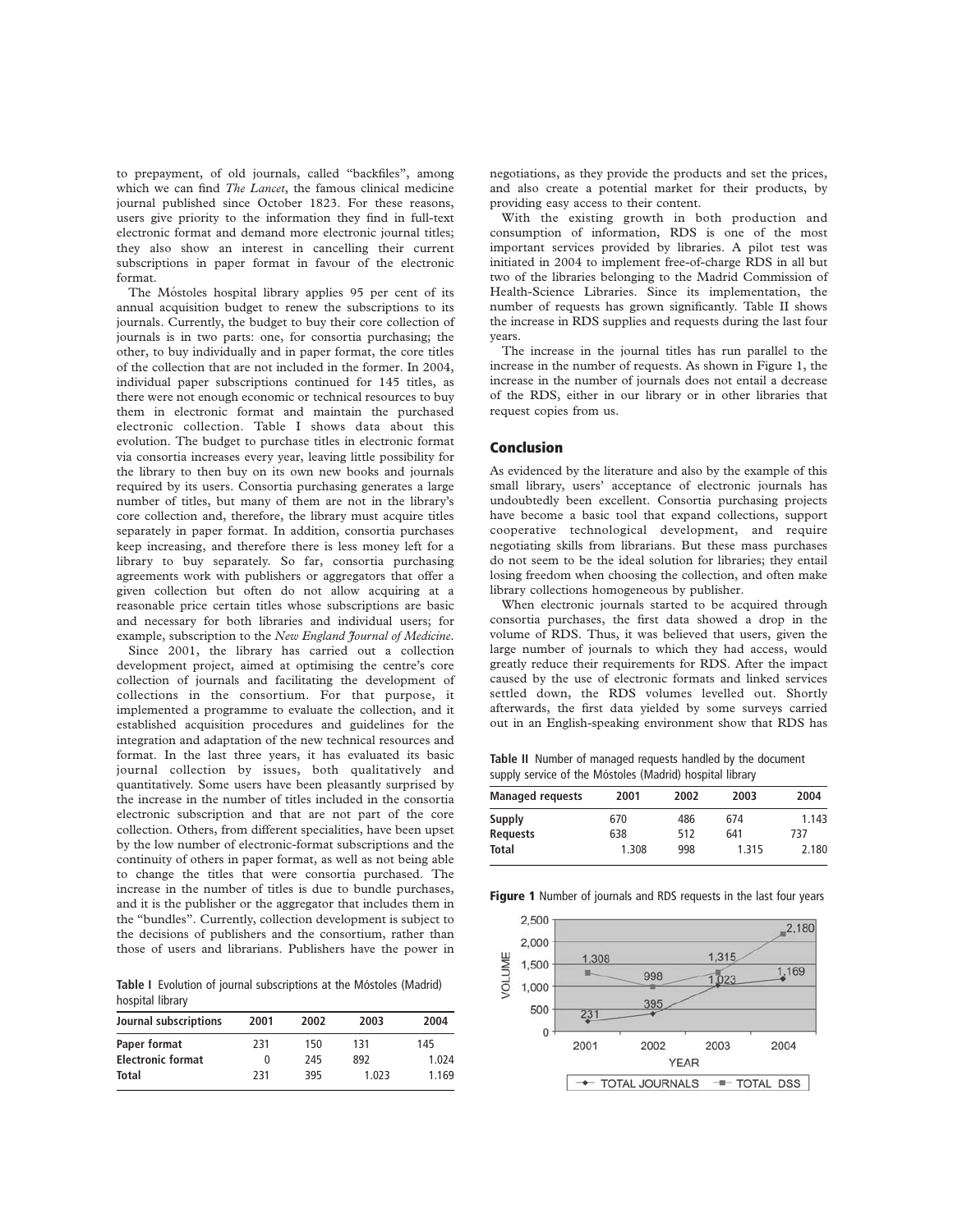grown again in the last few years. The literature review and our own experience in a medical library, described above, suggest that there could be a number of reasons for the recent RDS increase:

- (1) The platforms' intense promotion of their services encourages users to access and consume more information related to their subject of interest. This situation causes a growth of the impact factor for the journals they use. For example, currently, the users of health-science libraries request and use more retrospective multidisciplinary information, largely because it is easy to find them in the platforms.
- (2) Another possible cause, pointed out by Mary Jackson, is that requests are redirected. This is due to electronic journal collections becoming homogeneous. Libraries buy the bundles offered by publishers or companies, which are always the same, thus reducing the libraries' ability to buy other materials or titles. The basic collection existing before consortia purchasing has not been valued. Users have given priority to accessibility to the journal services and less importance to content and speciality. Is it, perhaps, because we are now in a "postmodern society", where "knowledge is characterised by its utility, distribution, storage and whether it can be downloaded onto a computer?" (Klages, 2003), so therefore, "anything that cannot be digitalised is no longer knowledge" (Genoni and Jones, 2004). We live in a society where knowledge is becoming functional and our journal collections and the consortia purchasing them seem to be a clear reflection of this process.

In any case, these explanations must be complemented by the actions and perceptions expressed by further user studies.

## **References**

- Anglada, L. (2003), "Impacto e influencia de los consorcios en la gestión de colecciones", ("Impact and influence of consortia in collection management"), Biblioteconomia i Documentació, No. 10, available at: www.ub.es/bid/ 10anglada2.htm (accessed 2 December 2004).
- Anglada, L. and Comellas, N. (2002), "What's fair? Pricing models in the electronic era", Library Management, Vol. 23 Nos 4/5, pp. 227-33.
- Baldwin, V. (2000), "Collection development in the new millennium – evaluating, selecting, annotation, organizing for ease of access, re-evaluating, and updating electronic resources", in McGinnis, S.D. (Ed.), Electronic Collection Management, Haworth Press, London, pp. 47-96.
- Ball, D. (2004), "What's the 'big deal' and why is it a bad deal for universities?", Interlending & Document Supply, Vol. 32 No. 2, pp. 117-25.
- Boukacem, C. (2003), "Inter-library loan services and access to electronic resources in French university libraries: a marriage of reason", Interlending & Document Supply, Vol. 31 No. 4, pp. 218-27.
- British Library (2000), "Annual report of the British Library", available at: www.bl.uk/about/reports.html (accessed 12 January 2005).
- British Library (2001), "Annual report of the British Library", available at: www.bl.uk/about/reports.html (accessed 12 January 2005).
- British Library (2002), "Annual report of the British Library", available at: www.bl.uk/about/reports.html (accessed 12 January 2005).
- De Groote, S.L. and Dorsch, J.L. (2000), "Online journals: impact on print journal usage", Bulletin Medical Library Association, Vol. 89 No. 4, pp. 372-8, available at: www. pubmedcentral.nih.gov/articlerender.fcgi?artid =  $57966$ (accessed 8 September 2004).
- Frazier, K. (2001), "The librarians' dilemma: contemplating the costs of the 'big deal'", D-Lib Magazine, Vol. 7 No. 3, available at: www.dlib.org/dlib/march01/frazier/03frazier. html (accessed 12 September 2004).
- Gallart, N. (2003), "El mercat de la revista científica digital: cinc anys d'evolució, 1999-2003" ("The digital scientificjournal market: five years of evolution, 1999-2003"), Anuario de Biblioteconomía y Documentación, pp. 103-18.
- Genoni, P. and Jones, M. (2004), "Collection coherence and digital abundance: enhancing the effectiveness of document supply", Interlending & Document Supply, Vol. 32 No. 2, pp. 109-16.
- Greenstein, D. and Healy, L.W. (2002), "Print and electronic information: shedding new light on campus use", Educause Review, Vol. 37 No. 5, pp. 16-17, available at: www. educause.edu/ir/library/pdf/erm02511.pdf (accessed 10 January 2005).
- Guijarro, M. (2000), "La gestión de revistas electrónicas en las bibliotecas universitarias españolas" ("Managing electronic journals in Spanish university libraries"), in Brisaboa, N. et al. (Eds), Primeras Jornadas de Bibliotecas Digitales, Universidad de Valladolid, Valencia, pp. 105-14.
- Guédon, J.C. (2001), "In Oldenburg's long shadow: librarians, research scientists, publishers, and the control of scientific publishing", ARL Proceedings 138, available at: www.arl.org/arl/proceedings/138/guedon.html (accessed 11 December 2004).
- ICOLC (2004), "Statement of current perspectives and preferred practices for the selection and purchase of electronic information", available at: www.library.yale.edu/ consortia/2004currentpractices.htm (accessed 25 August 2005).
- Jackson, M.E. (2004a), "The future of interlending", Interlending & Document Supply, Vol. 32 No. 2, pp. 88-93.
- Jackson, M.E. (2004b), "Will electronic journals eliminate the need for ILL?", Interlending & Document Supply, Vol. 32 No. 3, pp. 192-3.
- Kidd, T. (2003), "Does electronic journal access affect document delivery requests? Some data from Glasgow University Library", Interlending & Document Supply, Vol. 31 No. 4, pp. 264-9.
- Klages, M. (2003), "Postmodernism", available at: www. colorado.edu/English/ENGL2012Klages/pomo.html (accessed 25 August 2005).
- Line, M.B. (2003), "A matter of terminology: from ILL and DD to RDS", Interlending & Document Supply, Vol. 31 No. 2, pp. 147-8.
- Montgomery, C.H. and Sparks, J. (2000), "Framework for assessing the impact of an electronic journal collection on library costs and staffing patterns", available at: www.si. umich.edu/PEAK-2000/montgomery.pdf (accessed 25 August 2005).
- Morse, D. and Clintworth, W.A. (2000), "Comparing patterns of print and electronic journal use in an academic health-science library", Science and Technology